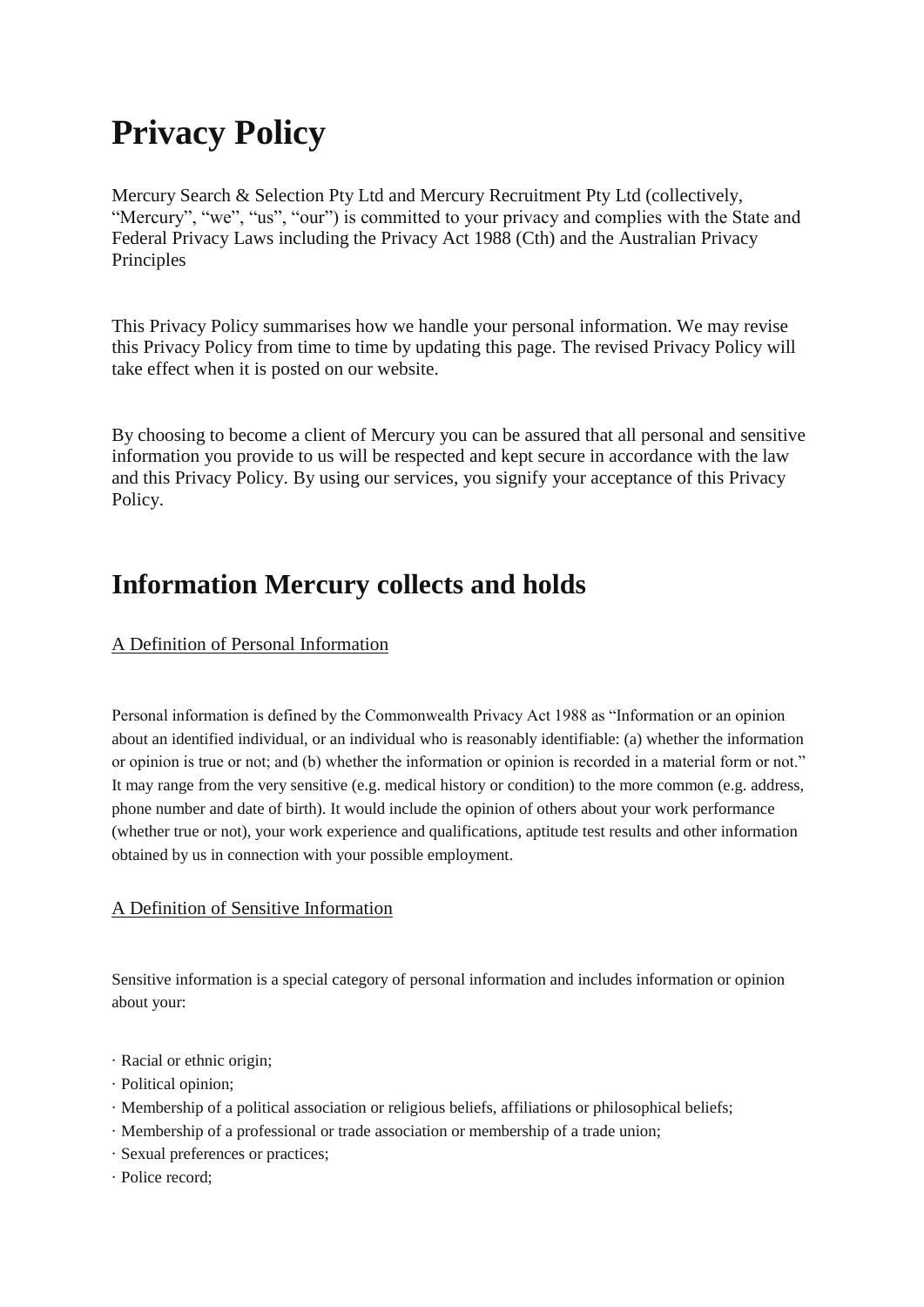- · Health or disability (at any time);
- · Expressed wishes about the future provisions of health services

From time to time, Mercury may collect certain of your personal and sensitive information only in connection with the purpose for which it was collected as being reasonably necessary for or related to Mercury's business.

Generally, the only personal information we collect about you is that which you choose to tell us, or which you authorise us to obtain. The type of information we collect includes, your name, address, telephone number, employment history, police history (if any), entitlement to work in Australia and billing information. We may also use your personal information to verify information you have given to us or our customers, or to comply with the law.

# How do we collect and hold your personal information?

Where possible, we will collect your personal information directly from you. Personal and sensitive information will be collected from you when:

- · You provide it to us directly;
- · We undertake or receive any personal, professional or academic reference about you;
- · We receive any results of inquiries that we might make of your former employers, colleagues or associates;
- · We receive any performance feedback (whether positive or negative);
- · We undertake psychological or medical assessments;
- · We undertake National Police History Checks and other pre-employment checks.

From time to time, with your consent, we may also collect personal information from third parties including CrimTrac, Dun & Bradstreet (Australia) Pty Ltd, Accurate Information Systems LLC, Australian Securities & Investments Commission and Australian Health Practitioner Regulation Agency.

Mercury has established appropriate physical, electronic and managerial procedures to safeguard any information we collect. This helps prevent unauthorised access, maintains data accuracy and ensures that the information is used correctly. All data transferred to and from the Mercury servers are encrypted via a 1024bit SSL certificate and a hardware and software firewall is in place to prevent intrusion. All data stored within the Mercury's systems can only be accessed by authorised staff members and the hosting facility.

## The purpose for which we collect, hold, use and disclose personal information.

We collect personal information that we consider relevant, and which is outlined in your written authority, for the purpose of providing our services. Sensitive information, in most cases, can only be disclosed with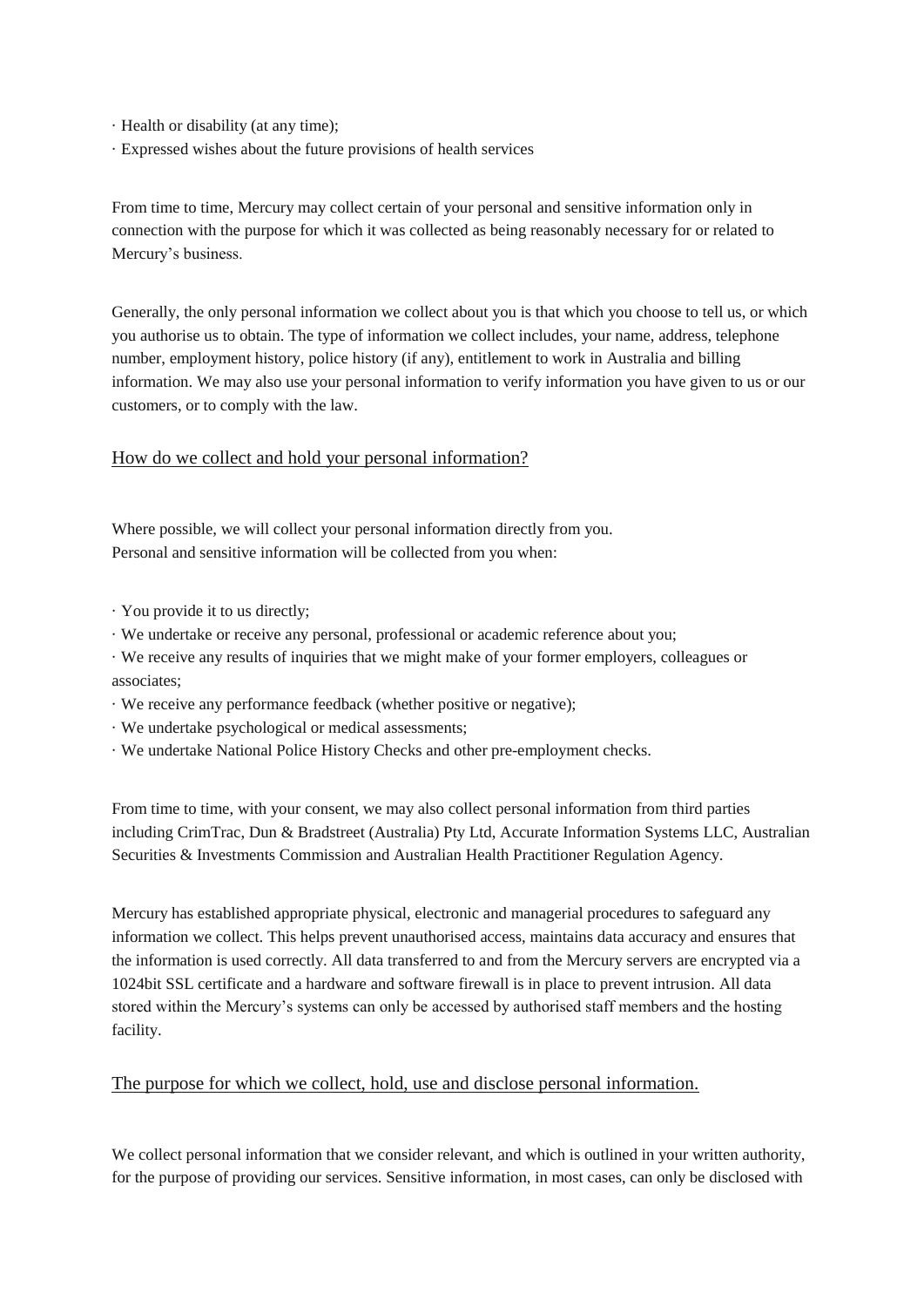your written consent. Any personal information collected about an individual will not be used or disclosed for the purposes of direct marketing unless the individual has given Mercury consent to do so. Any personal information collected about an individual will not be disclosed to any overseas recipients, unless the individual has given Mercury consent to do so.

Some of the ways we use personal information include:

· Communicate with you and others as part of our core business.

· Send you important information regarding changes to our policies, other terms and conditions, On-line Services and other administrative issues.

· Prevent, detect and investigate crime, including fraud and money laundering, and analyse and manage other commercial risks.

· Carry out market research and analysis, including satisfaction surveys.

· Provide marketing information to you including information about other products and services offered by Mercury provided consent has been given to do so.

· Manage our infrastructure and business operations, and comply with internal policies and procedures, including those relating to auditing; accounting; billing and collections; IT systems; data and website hosting; business continuity; and records, document and print management.

· Resolve complaints, and handle requests for data access or correction.

· Comply with applicable laws and regulatory obligations (including laws outside your country of residence), such as those relating to anti-money laundering, sanctions and anti-terrorism; comply with legal process; and respond to requests from public and governmental authorities (in outside your country of residence).

· Establish and defend legal rights; protect our operations or those of any of our group companies or insurance business partners, our rights or property, and/or that of our group companies, you or others; and pursue available remedies or limit our damages.

· Assess your suitability for employment positions and contact you to notify you of potential employment opportunities within our Executive Recruitment business.

#### What happens if you don't provide all this information?

If you do not provide some or all of the personal information requested, we may not be able to provide you with the benefit of our services.

#### Using a pseudonym or engaging with us anonymously

Where practicable, you will be given the opportunity to engage with us on an anonymous basis or using a pseudonym. Due to the nature of our services, in most cases, anonymity will not be possible.

#### To whom does Mercury disclose your personal information?

We may disclose your personal information to: · potential employers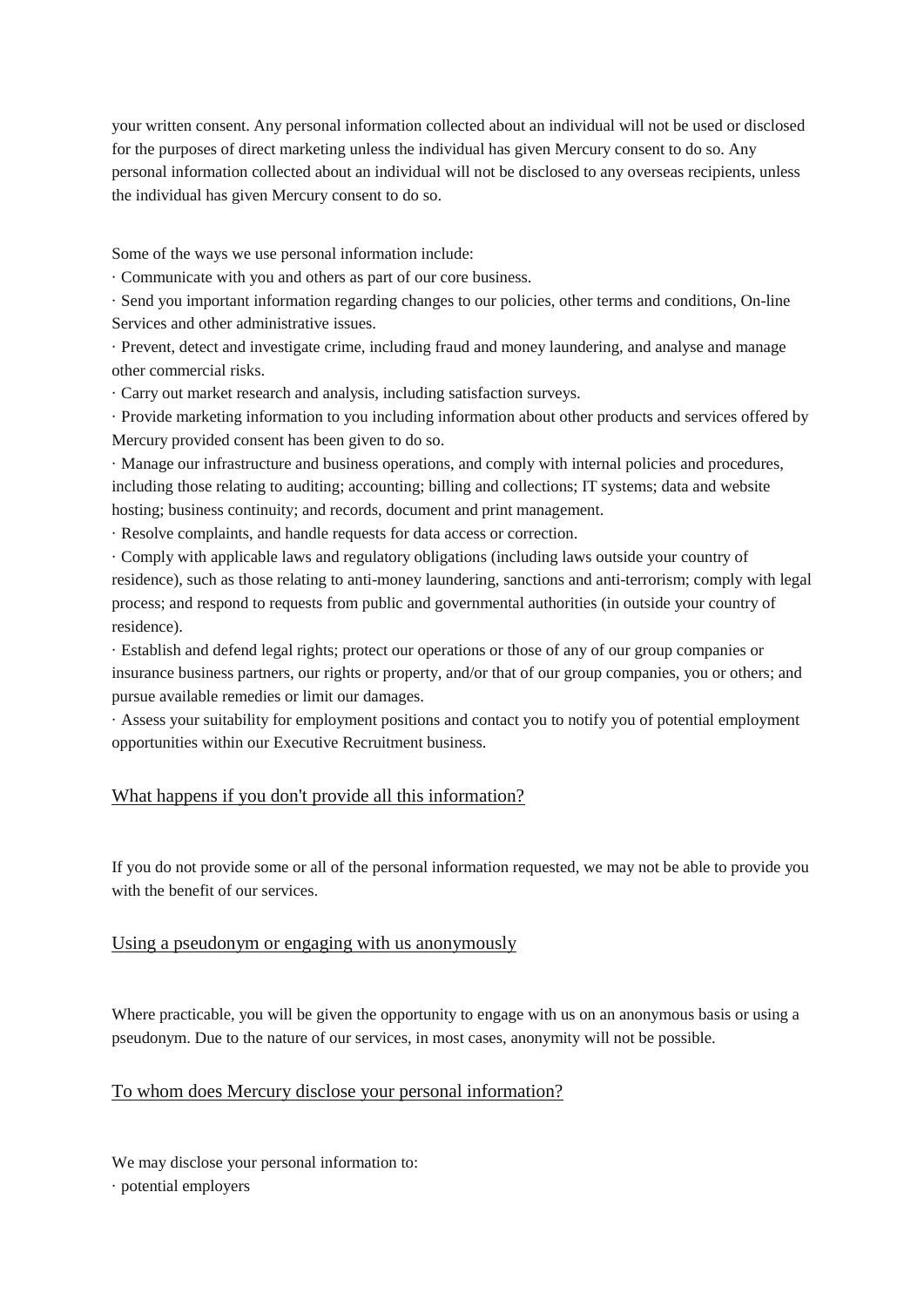- · with consent, credit agencies
- · with consent, criminal history information providers
- · government authorities (where required by law)
- · third parties involved in court action (where required by law)
- · other parties that provide support services to our services
- · Professional advisers
- · Potential business partners or purchasers

#### Website cookies and usage information

When you access our website, we may use software embedded in our website (such as Javascript) and we may place small data files (or cookies) on your computer or other device to collect information about which pages you view and how you reach them, what you do when you visit a page, the length of time you remain on the page, and how we perform in providing content to you. A cookie does not identify individuals personally, but it does identify computers.

You can set your browser to notify you when you receive a cookie and this will provide you with an opportunity to either accept or reject it in each instance. We may gather your IP address as part of our business activities and to assist with any operational difficulties or support issues with our services. This information does not identify you personally.

#### Opting out of direct marketing communications

Where we use your personal information to send you marketing and promotional information by post, email or telephone, we will provide you with an opportunity to opt-out of receiving such information. By electing not to opt-out, we will assume we have your implied consent to receive similar information and communications in the future. We will always ensure that our opt-out notices are clear, conspicuous and easy to take up. If you wish to opt out of communications from Mercury, please use the contact details below.

#### How an individual access their personal information held by Mercury

If an individual wishes to exercise their rights of access or alternatively has any questions or believes that any personal information held by Mercury is incorrect or incomplete, the individual can write to our Privacy Officer at the address below.

Mercury will then take all reasonable steps to correct the information or if necessary discuss alternative actions with the individual.

Personal information will only be released to the individual directly, unless we are provided with a written, signed authority by individual to provide it to a third party.